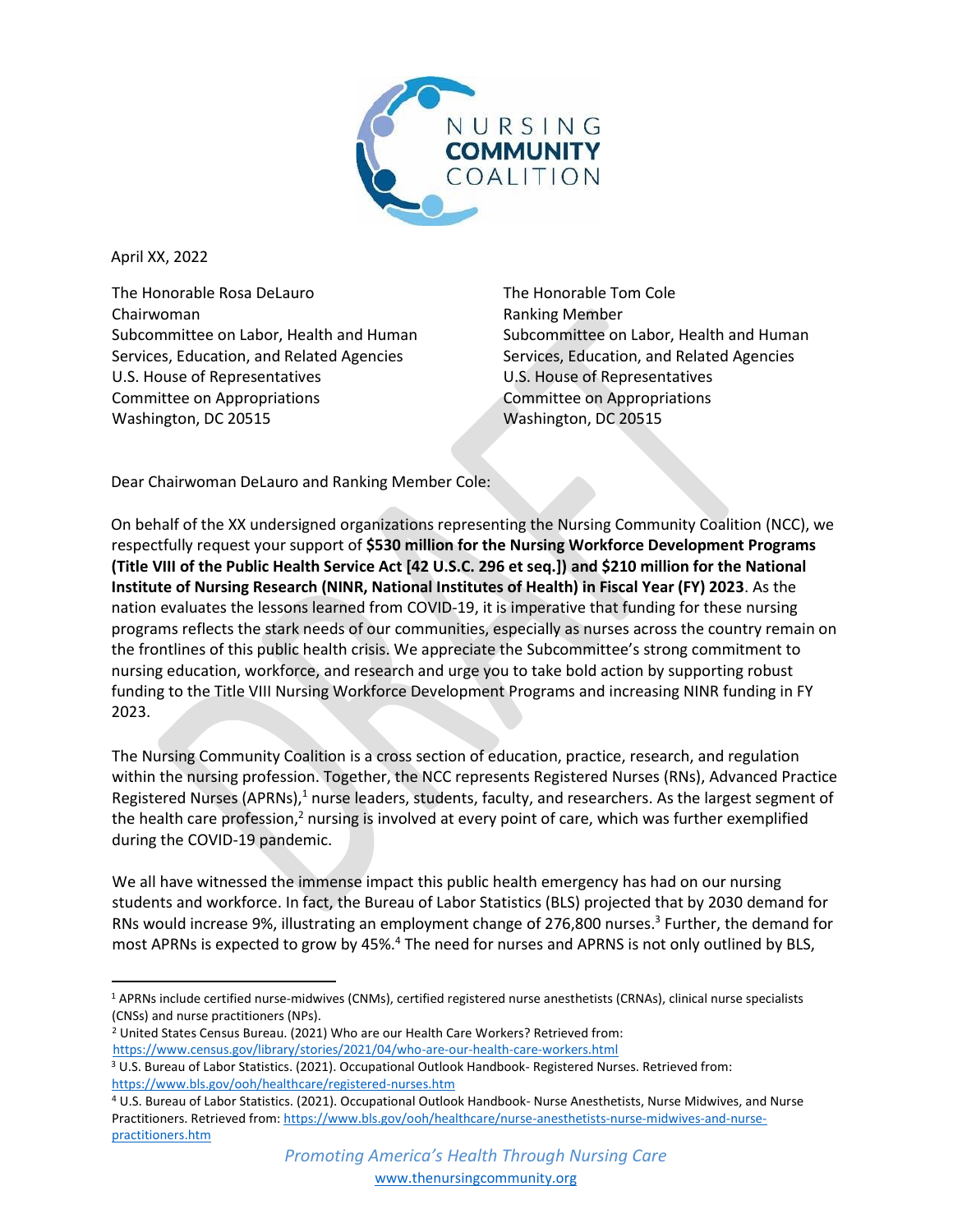but can be seen in communities across the nation, including rural and underserved areas. In fact, the American Association of Critical-Care Nurses outlined, "92% of nurses surveyed said they believe the pandemic has depleted nurses at their hospitals and, as a result, their careers will be shorter than they intended."<sup>5</sup> Further, the American Nurses Foundation's second COVID-19 impact study noted that 52% of nurses during the pandemic considered leaving their position, up from 30% a year earlier!<sup>6</sup> If that was not enough, "more than one-fifth of all nurses reported they plan to retire from nursing over the next five years." 7

Bold investments in our Title VIII Nursing Workforce Development Programs are critical, not only as we address the current needs of the profession, but as we prepare for the health care needs of tomorrow. As the largest dedicated funding for our current and future nurses, the Title VIII programs have helped bolster and sustain the nation's diverse nursing pipeline by addressing all aspects of nursing workforce demand. With an aging workforce, aging population, and need to support our frontline providers, funding for Title VIII must meet levels reflecting the nursing population it serves. Therefore, with more than four million nurses throughout the country, $8$  we strongly urge historic support for these programs in FY 2023.

Throughout the pandemic, we have also seen the importance of science in the discussion of cures and preparedness. As one of the 27 Institutes and Centers at the National Institutes of Health, NINR's research is aimed at reducing the impact of social determinants of health and creating a more equitable health care system by promoting patient-centered care across the life continuum. The translational research by our nation's nurse and scientists is essential to developing new evidence-based practices to care for all patients. Through increased investments in NINR, they will be able to continue their vital work at the forefront of disease prevention, patient care, and recovery.

As you work to develop FY 2023 spending levels, we urge you to invest in our nation's nurses and **support \$530 million for the Title VIII Nursing Workforce Development Programs and \$210 million for the National Institute of Nursing Research in FY 2023**. We appreciate the Subcommittee's strong commitment to nursing education, workforce, and research and respectfully ask that you continue to safeguard the public's well-being by putting forward bold investments for these critical programs. If our organizations can be of any assistance, or if you have any questions, please contact the Nursing Community Coalition's Executive Director, Rachel Stevenson, at rstevenson@thenursingcommunity.org or at 202-463-6930, ext. 271.

Sincerely,

## CC:

Representative Lucille Roybal-Allard Representative Barbara Lee Representative Mark Pocan Representative Katherine Clark Representative Lois Frankel

<sup>5</sup> American Association of Critical-Care Nurses. (2021). Hear Us Out Campaign. Retrieved from:

https://www.aacn.org/newsroom/hear-us-out-campaign-reports-nurses-covid-19-reality

<sup>6</sup> American Nurses Foundation. (2022). Pulse on the Nation's Nurses Survey Series: COVID-19 Two-Year Impact Assessment Survey. Retrieved from: https://www.nursingworld.org/~492857/contentassets/872ebb13c63f44f6b11a1bd0c74907c9/covid-19-two-year-impact-assessment-written-report-final.pdf

<sup>7</sup> National Council of State Boards of Nursing and the National Forum of State Nursing Workforce Centers (2021) The 2020 National Nursing Workforce Survey. Retrieved from: https://www.journalofnursingregulation.com/article/S2155- 8256(21)00027-2/fulltext

<sup>8</sup> National Council of State Boards of Nursing. (2021). Active RN Licenses: A profile of nursing licensure in the U.S. as of February 9, 2021. Retrieved from:<https://www.ncsbn.org/6161.htm>